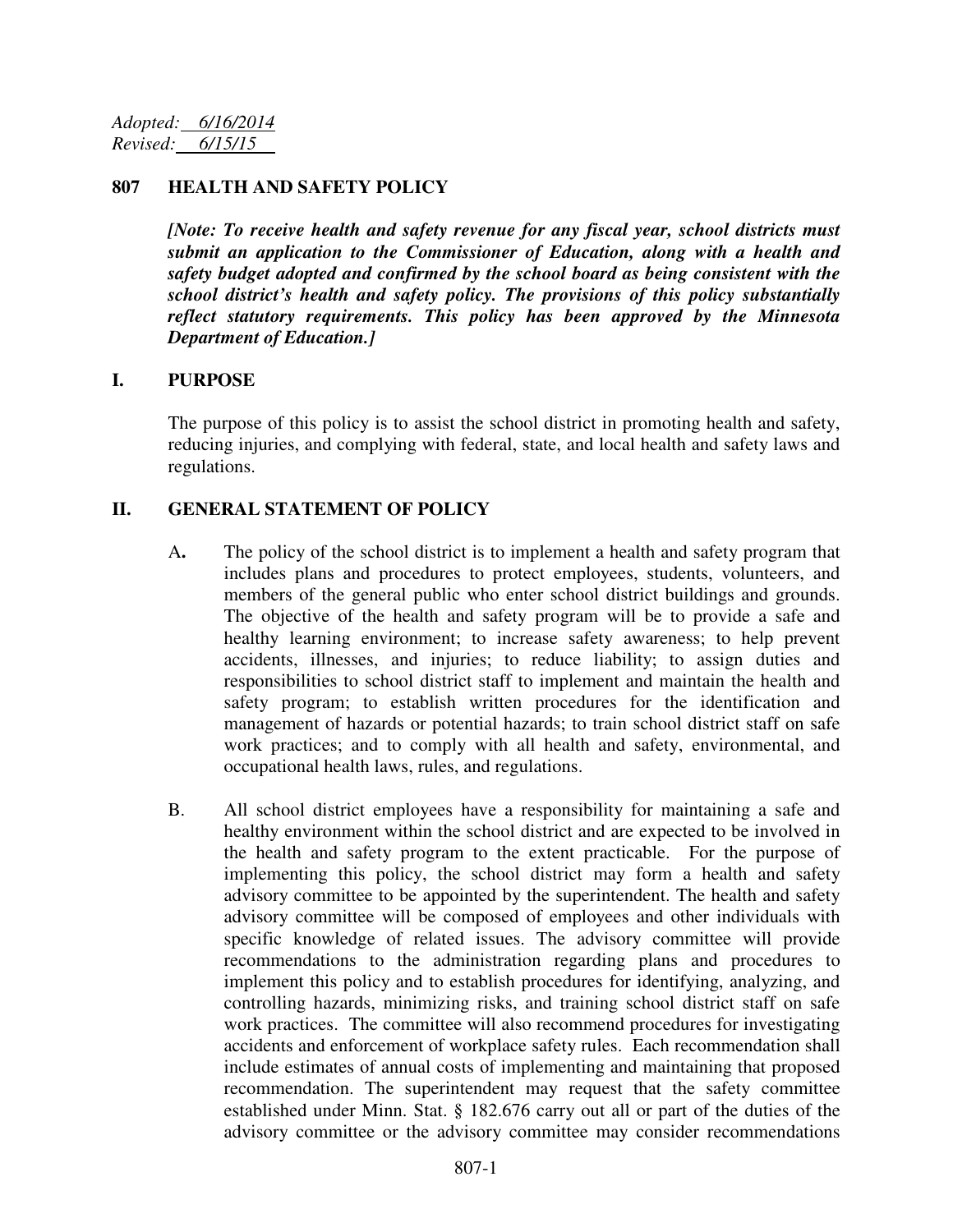from a separate safety committee established under Minn. Stat § 182.676.

## **III. PROCEDURES**

- A. Based upon recommendations from the health and safety advisory committee and subject to the budget adopted by the school board to implement or maintain these recommendations, the administration will adopt and implement written plans and procedures for identification and management of hazards or potential hazards existing within the school district in accordance with federal, state, and local laws, rules, and regulations. Written plans and procedures will be maintained, updated, and reviewed by the school board on an annual basis and shall be an addendum to this policy. The administration shall identify in writing a contact person to oversee compliance with each specific plan or procedure.
- B. To the extent that federal, state, and local laws, rules, and regulations do not exist for identification and management of hazards or potential hazards, the health and safety advisory committee shall evaluate other available resources and generally accepted best practice recommendations. Best practices are techniques or actions which, through experience or research, have consistently proven to lead to specific positive outcomes.
- C. The school district shall monitor and make good faith efforts to comply with any new or amended laws, rules, or regulations to control potential hazards.

# **IV. PROGRAM AND PLANS**

- A. For the purpose of implementing this policy, the administration will, within the budgetary limitations adopted by the school board, implement a health and safety program that includes specific plan requirements in various areas as identified by the health and safety advisory committee. Areas that may be considered include, but are not limited to, the following:
	- 1. Asbestos
	- 2. Fire and Life Safety
	- 3. Employee Right to Know
	- 4. Emergency Action Planning
	- 5. Combustible and Hazardous Materials Storage
	- 6. Indoor Air Quality
	- 7. Mechanical Ventilation
	- 8. Mold Cleanup and Abatement
	- 9. Accident and Injury Reduction Program: Model AWAIR Program for Minnesota Schools
	- 10. Infectious Waste/Bloodborne Pathogens
	- 11. Community Right to Know
	- 12. Compressed Gas Safety
	- 13. Confined Space Standard
	- 14. Electrical Safety
	- 15. First Aid/CPR/AED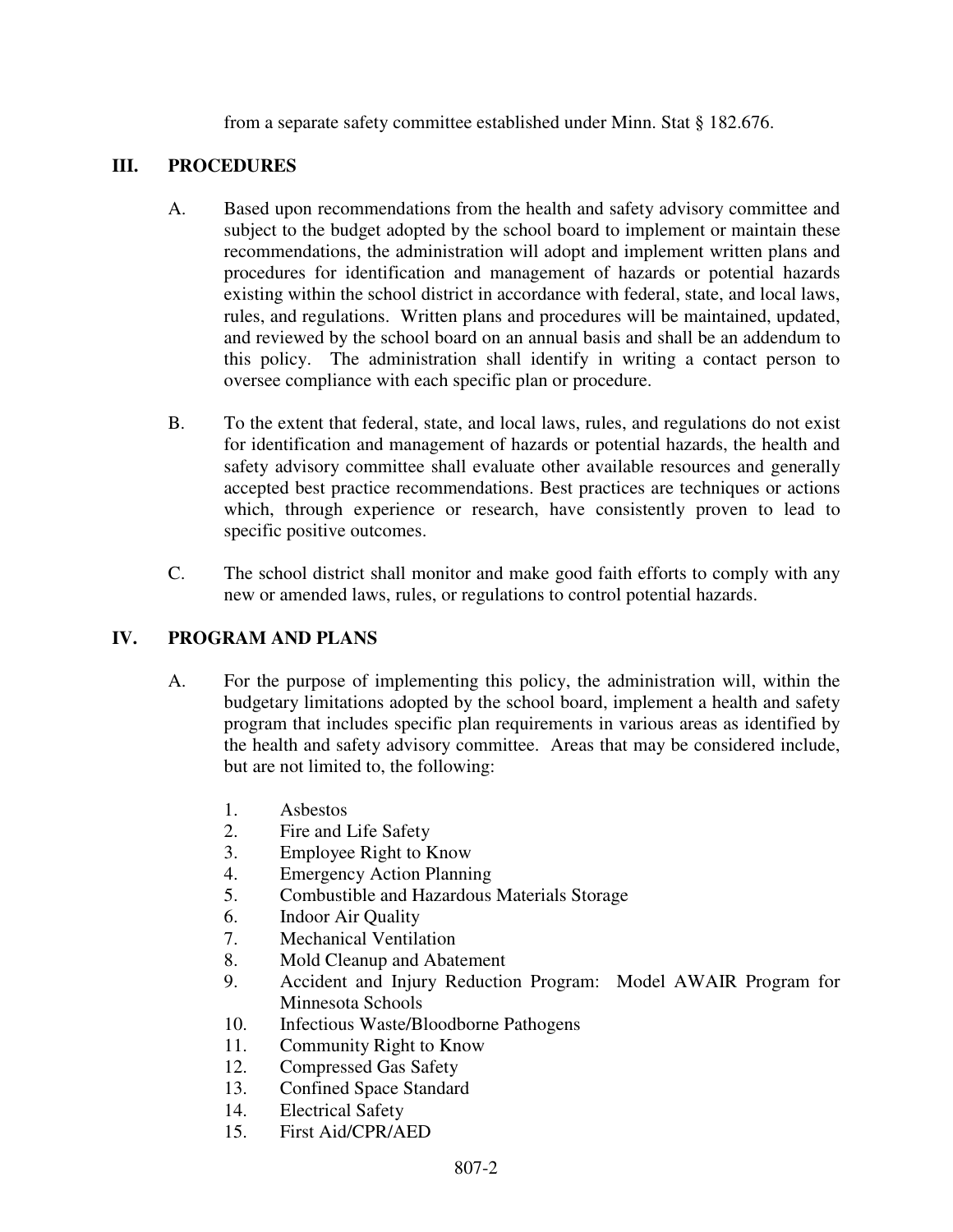- 16. Food Safety Inspection
- 17. Forklift Safety
- 18. Hazardous Waste
- 19. Hearing Conservation
- 20. Hoist/Lift/Elevator Safety
- 21. Integrated Pest Management
- 22. Laboratory Safety Standard/Chemical Hygiene Plan
- 23. Lead
- 24. Control of Hazardous Energy Sources (Lockout/Tagout)
- 25. Machine Guarding
- 26. Safety Committee
- 27. Personal Protection Equipment (PPE)
- 28. Playground Safety
- 29. Radon
- 30. Respiratory Protection
- 31. Underground and Above Ground Storage Tanks
- 32. Welding/Cutting/Brazing
- 33. Fall Protection
- 34. Other areas determined to be appropriate by the health and safety advisory committee.

If a risk is not present in the school district, the preparation of a plan or procedure for that risk will not be necessary.

- B. The administration shall establish procedures to ensure, to the extent practicable, that all employees are properly trained and instructed in job procedures, crisis response duties, and emergency response actions where exposure or possible exposure to hazards and potential hazards may occur.
- C. The administration shall conduct or arrange safety inspections and drills. Any identified hazards, unsafe conditions, or unsafe practices will be documented and corrective action taken to the extent practicable to control that hazard, unsafe condition, or unsafe practice.
- D. Communication from employees regarding hazards, unsafe or potentially unsafe working conditions, and unsafe or potentially unsafe practices is encouraged in either written or oral form. No employee will be retaliated against for reporting hazards or unsafe or potentially unsafe working conditions or practices.
- E. The administration shall conduct periodic workplace inspections to identify potential hazards and safety concerns.
- F. In the event of an accident or a near miss, the school district shall promptly cause an accident investigation to be conducted in order to determine the cause of the incident and to take action to prevent a similar incident. All accidents and near misses must be reported to an immediate supervisor as soon as possible.